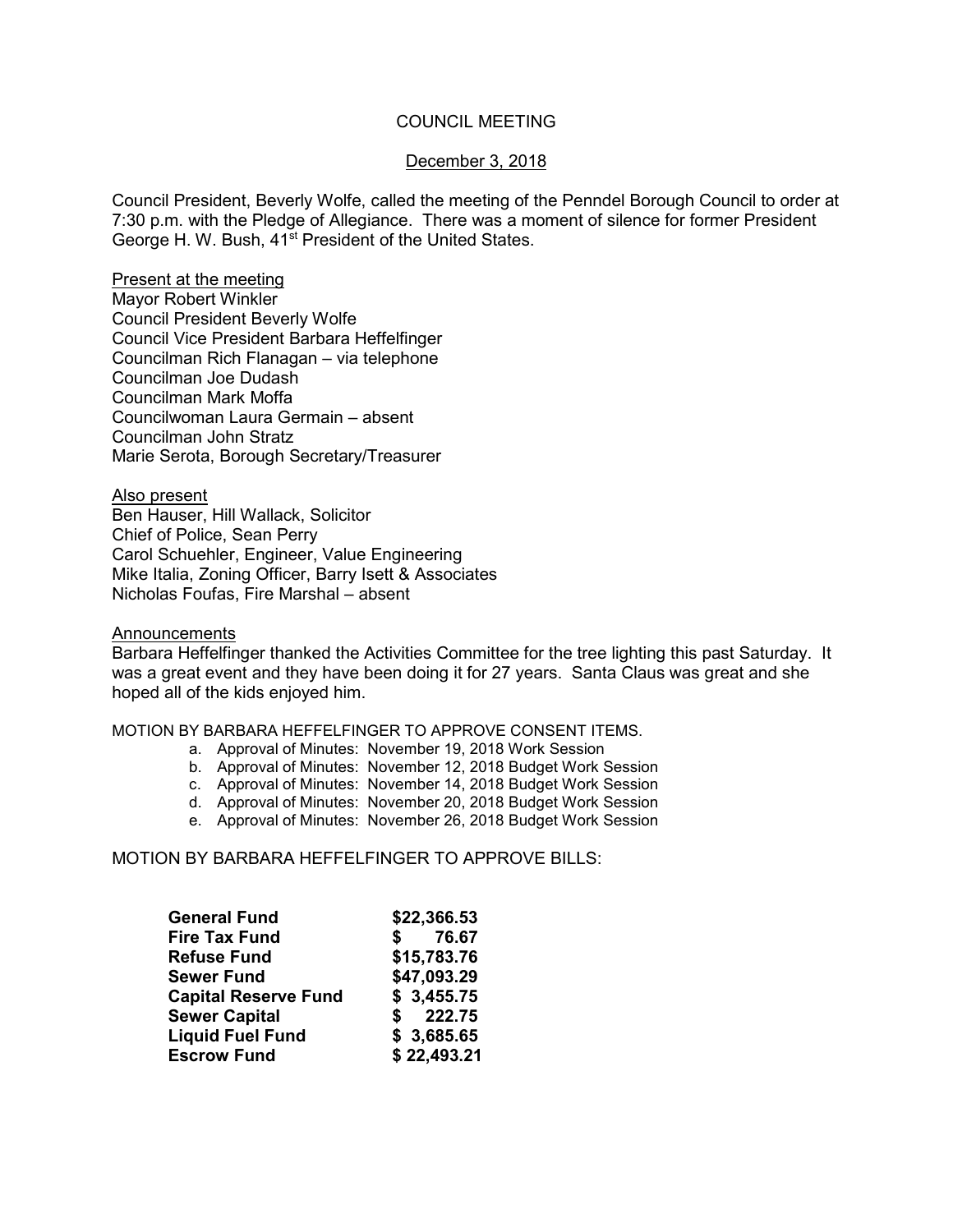| <b>Payroll</b><br><b>General Fund</b><br>Sewer Fund<br><b>Refuse Fund</b> |              | \$       | \$33,207.15<br>\$2,907.32<br>625.72 |  |
|---------------------------------------------------------------------------|--------------|----------|-------------------------------------|--|
|                                                                           | <b>Total</b> |          | \$36,740.19                         |  |
| <b>Escrow Bills:</b>                                                      |              |          |                                     |  |
| Mill Creek 2:<br>Hill Wallack LLP                                         |              |          |                                     |  |
| <b>Value Engineering</b>                                                  |              | \$<br>\$ | 330.00<br>540.00                    |  |
| Auto Zone:                                                                |              |          |                                     |  |
| <b>Hill Wallack LLP</b>                                                   |              | \$       | 901.80                              |  |
| <b>Value Engineering</b>                                                  |              | \$       | 99.00                               |  |
| McHugh:                                                                   |              |          |                                     |  |
| Value Engineering                                                         |              | \$       | 74.25                               |  |
| Schoolhouse Court:                                                        |              |          |                                     |  |
| <b>Hill Wallack LLP</b>                                                   |              |          | \$3,371.60                          |  |
| <b>Value Engineering</b>                                                  |              |          | \$717.75                            |  |
| Verrichia:                                                                |              |          |                                     |  |
| <b>Hill Wallack LLP</b>                                                   |              |          | \$16,458.81                         |  |

## **Pre-Paid Checks**

Check #12240 dated 11/1/18 made out to PECO Energy in the amount of \$589.57 for Station #2 and 790 Neshaminy Street electric

Check #849 dated 11/2/18 made out to PECO in the amount of \$1,650.99 for traffic lighting and street lighting

Check #12293 dated 11/15/18 made out to Digital Forensics Consultants in the amount of \$132.99 for ½ of chime alarm installation at borough hall

Check #12294 dated 11/15/18 made out to Lehigh Valley Restaurant Group in the amount of \$496.00 for Red Robin Gift Cards

Check #12295 dated 11/16/18 made out to Lehigh Valley Restaurant Group in the amount of \$104.00 for remainder of Red Robin Gift Cards

Check #12296 dated 11/20/18 made out to Comcast in the amount of \$131.66 for internet and voice services at 37 W. Woodland Avenue

Check #12297 dated 11/20/18 made out to Keystone Health Plan East in the amount of \$3,787.07 for health insurance

Check #12298 dated 11/20/18 made out to State Workers' Insurance Fund in the amount of \$2,737.00 for fire department's workers compensation insurance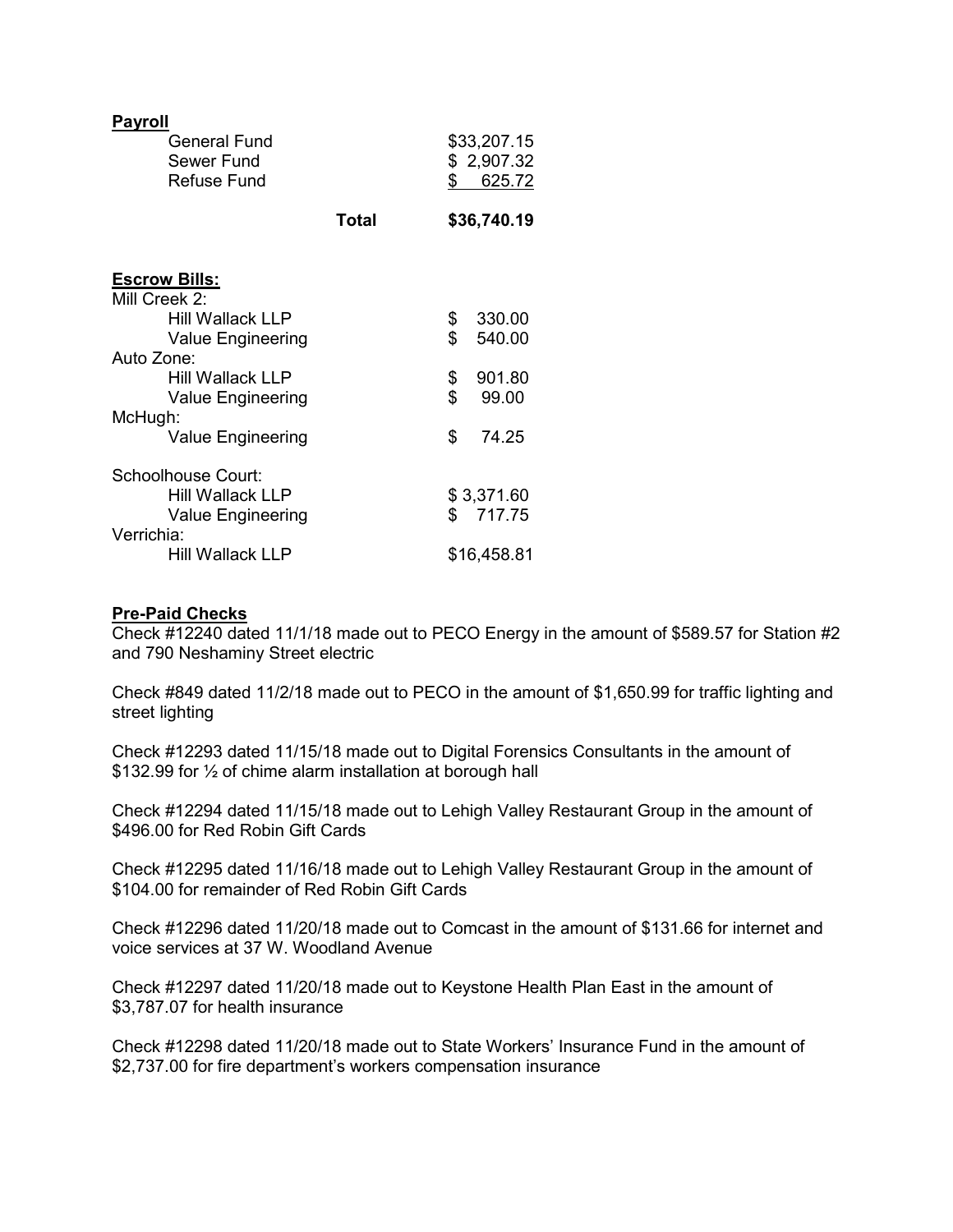Check #12299 dated 11/20/18 made out to PECO in the amount of \$334.83 for electric service at 790 Neshaminy Street, 37 Woodland Avenue, recreation field and gas service at 300 Bellevue Avenue

Check #12300 dated 11/20/18 made out to Digital Forensics Consultants in the amount of \$1,854.90 for ½ of the security camera system at borough hall and sewer plant

Check #852 dated 11/20/18 made out to PECO in the amount of \$1,743.33 for traffic lighting and street lighting SECONDED BY JOHN STRATZ. All ayes, motion carried.

Kathleen McDonnell, 28 W. Lincoln Hwy., asked if the checks were made out to Tom Verrichia. Marie Serota said they were escrow checks for attorney bills. Beverly Wolfe said Verrichia gave the borough escrow money and the borough's attorney bills are paid out of their escrow.

SECONDED BY MARK MOFFA. All ayes, motion carried.

#### President's Report

Beverly Wolfe received a letter over the weekend from the Verrichia Company. All of council received a copy. She also has copies if anyone in the audience wanted to read it. Tom Verrichia thanked Council for doing all they could to help the Wawa project which was no longer coming to Penndel. Letter attached.

Tom Sodano, 126 W. Woodland Ave., said if in fact that project is dead, what happens with the curbing that was never done. The businesses were told they did not have to put curbs in. Beverly Wolfe said that in Tom's letter, development of this property would be in early 2019. Route 1 is going to be repaved and she would have to talk to all of council about this but she can't ask those property owners to put in curbs and sidewalks if they are going to be ripped to shreds when development happens. Tom Sodano respectfully disagreed. He said anybody else would be told since it isn't going to happen they would have to do it. If a homeowner was in the same situation, would they be told you don't have to do it because you might get a schoolhouse property done? Beverly said that this was an unusual situation and will have to take it into consideration. Tom Sodano said it is unusual but it is unfair to all of the businesses that did have to do the curbing. The possibility exists that it may happen but it doesn't mean it is going to happen. Beverly said they would pull the resolution that they did to look at the exact language. She will have that answer for him at the next meeting.

Mike Smith, 127 Dehaven Ave., asked about the property that was taken from the property owners for the replacement of the lights, eminent domain because a resolution was done for it. Beverly Wolfe said it has not been executed. Mike asked if the resolution is off the table. Ben Hauser said in the interest of protecting council, as eminent domain is a form of litigation, he is directing council not to comment at this time. He cannot rule out or confirm that it will be acted upon.

Kathleen McDonnell, 28 W. Lincoln Hwy., owner of the original Irish Rover, in reference to Mr. Sodano's comment, she has had an agreement of sale with Mr. Verrichia for 5 years. In order to do all the right things, she's kept her building vacant for 5 years and she has lost a lot of rent. She was given so many settlement dates. They were kept in the dark. She would hope that Mr. Sodano and the other people in Penndel would be considerate enough since he is talking about April. She has been a taxpayer in Penndel for about 40 years. They should be given enough consideration, herself and the other business owners which are all small businesses on that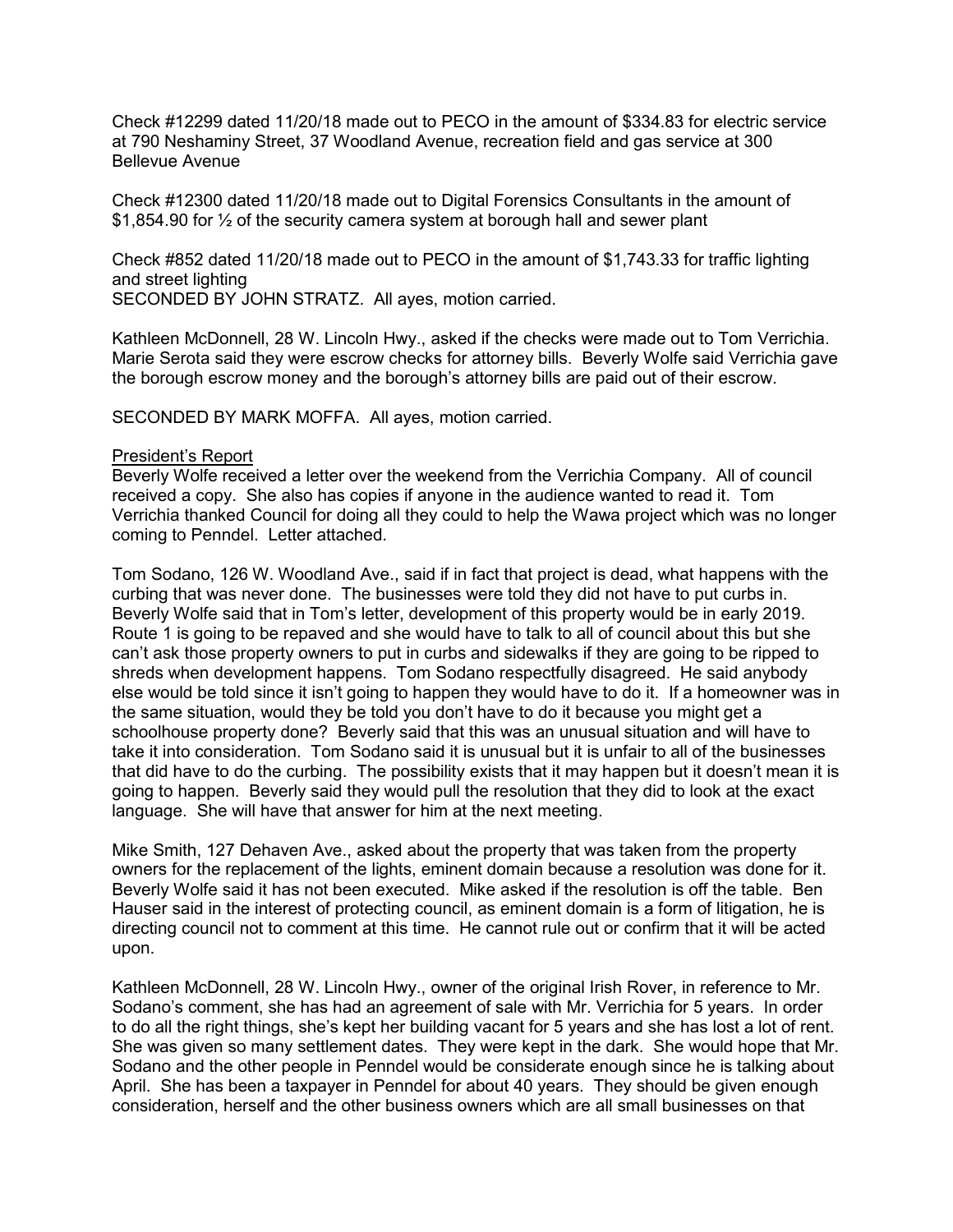block. They should be given another few months to see what transpires. Beverly Wolfe said they would be addressing it and will have some answers by the next council meeting.

Beverly wanted to take a moment to thank her fellow council members, the mayor, the professionals, the wonderful office staff for their hard work and dedication to the residents and the business owners of Penndel Borough. She said you will not find a more committed group than you see up here. These people work endless hours and very hard. On behalf of herself, her family and everyone with Penndel Borough, thank you for giving us the honor of serving you. They try their best. A very Merry Christmas, Happy Holidays, to each and every one of you and Happy New Year.

Mayor's Report - Mayor Winkler read his report which is attached.

Chief's Report - Chief Perry read his report which is on file in the secretary's office.

Fire Marshal/Emergency Management Report - Nick Foufas was absent.

Solicitor's Report – Ben Hauser said they reviewed and drafted ordinances which will be coming before council in early January. They have attended meetings, reviewed agreements that the borough is entering into, reviewed zoning and land development applications. They have reviewed and advised the borough on Right-to-Know requests. He wished everyone a Happy Christmas, Happy Holidays, Happy Hanukah and Happy New Year.

Engineer's Report - Carol Schuehler read her report which is attached.

Zoning Officer Report – Mike Italia from Barry Isett & Associates, Inc. reported that they are wrapping up the year with closing out most of the legacy permits left from Keystone Municipal Services. They are working with the solicitor and council on updating the ordinances, bringing everything into the 2015 Building Code year, as well as the Fire Code and the Property Maintenance Code. Inspection wise, people are pretty good at calling for inspections. There is an inspection threshold on page 2 of the packet. They need to contact the inspector so that they can go out to inspect. With the recent amount of rain they have been getting a flood of phone calls of yards flooding out. Before anyone calls him, take some pictures when it's happening in case it dissipates before he gets there and he will work with the engineer and professional staff to see if they can correct it. Working with the fire marshal to make sure fire inspections are going as planned. Grease trap inspections wrapped up last week. In reference to an outstanding issue at 43 Holly Ave., they are going to reopen that evaluation from a complaint they received. They will be re-examining the entire case as it was handled prior to their company taking over. He will update council on that.

## Committee Reports

# *Finance Committee (Barbara Heffelfinger):*

The preliminary budget is now open for public review. It is not yet nailed down because they are waiting for the trash bids to come through. They still have some budget meetings scheduled. Barb wished everyone a wonderful holiday. She said it has been an absolute pleasure for her for the past 18 years to be here. She met so many new people and met so many new friends and learned so much about her town and it's only because she was here at the borough and she would like to thank you for that and have a Happy New Year.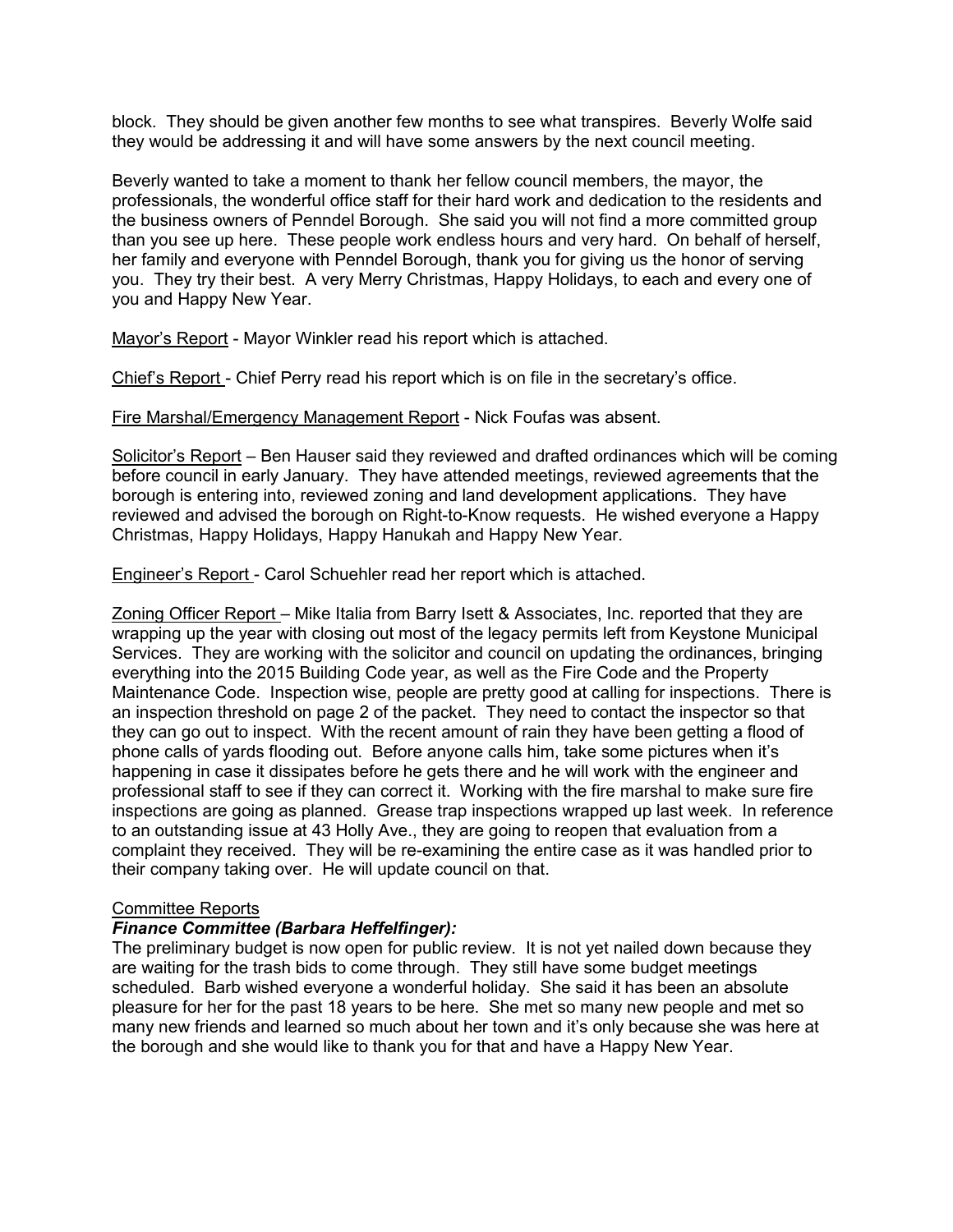## *Insurance and Pensions (Mark Moffa):*

They received the insurance numbers for the commercial package for next year and they came in better than they were expecting. They were fearful of a couple of increases they could have hit them with on the lines of workers comp and liability insurance. It came in much better than they feared so they are doing pretty well on the insurance side. Beverly was helping him out with the health insurance quotes. The new numbers will be working their way into the budget.

## *Public Safety (Joe Dudash):*

The Chief gave him all of the information and he wanted to thank the Chief and the officers for all of the hard work they did this year. As you can see with the crime statistics, everything is going on up on Route 1.

## *Building and Maintenance (Joe Dudash):*

He wanted to thank the Activities Committee for Santa Claus and all the work they did. His kids liked it and there were enough cookies here. He also thanked the fire department for transporting Santa here. It was a really nice community event. The bids for trash are coming in on December 10<sup>th</sup>. They will review and have the lawyer look at them and then they can get it to Barb for budget. He is still receiving questions on recyclables. He wished everyone a happy holiday.

# *Community Development (Barbara Heffelfinger):*

They are looking at a grant through DCNR to do something with Taddei Woods. They had a wonderful, sloppy time walking through the woods. It was brutal but you have to get in to look and see what you're dealing with before you can deal with it. Carol had an environmental expert with her. He's working up some estimates to present to the DCNR with what they are looking at. It's a project that needs to be done. They are working at a disadvantage because of the increased rainfall. The water table has gone up. The borough owns that property and they have to take care of it. It is federally designated wetlands. It is also part of an historical legacy for Penndel.

# *Ordinances (Mark Moffa):*

They introduced the Medical Marijuana and Group Home Ordinances at the last meeting. It will be coming back up again shortly. They also brought up the Snow Ordinance and they are going to go back and make some revisions to it.

## *Long Range Finance (Mark Moffa):*

They are targeting to have their first meeting January  $9<sup>th</sup>$  and as soon as he hears from everyone he will let Marie know.

# *Revitalization Task Force (Mark Moffa):*

They were trying to get a meeting together but have decided to give it a little more time. One of the members wanted to do more business surveying so they are giving him the opportunity to do that. Hopefully they will have their meeting soon which will then lead to the first public presentation of what they have been doing.

Mark wished everyone Happy Holidays and it has been a pleasure to have the opportunity to serve this year and to get to know everyone. He has learned a lot about the borough and he's looking forward to next year.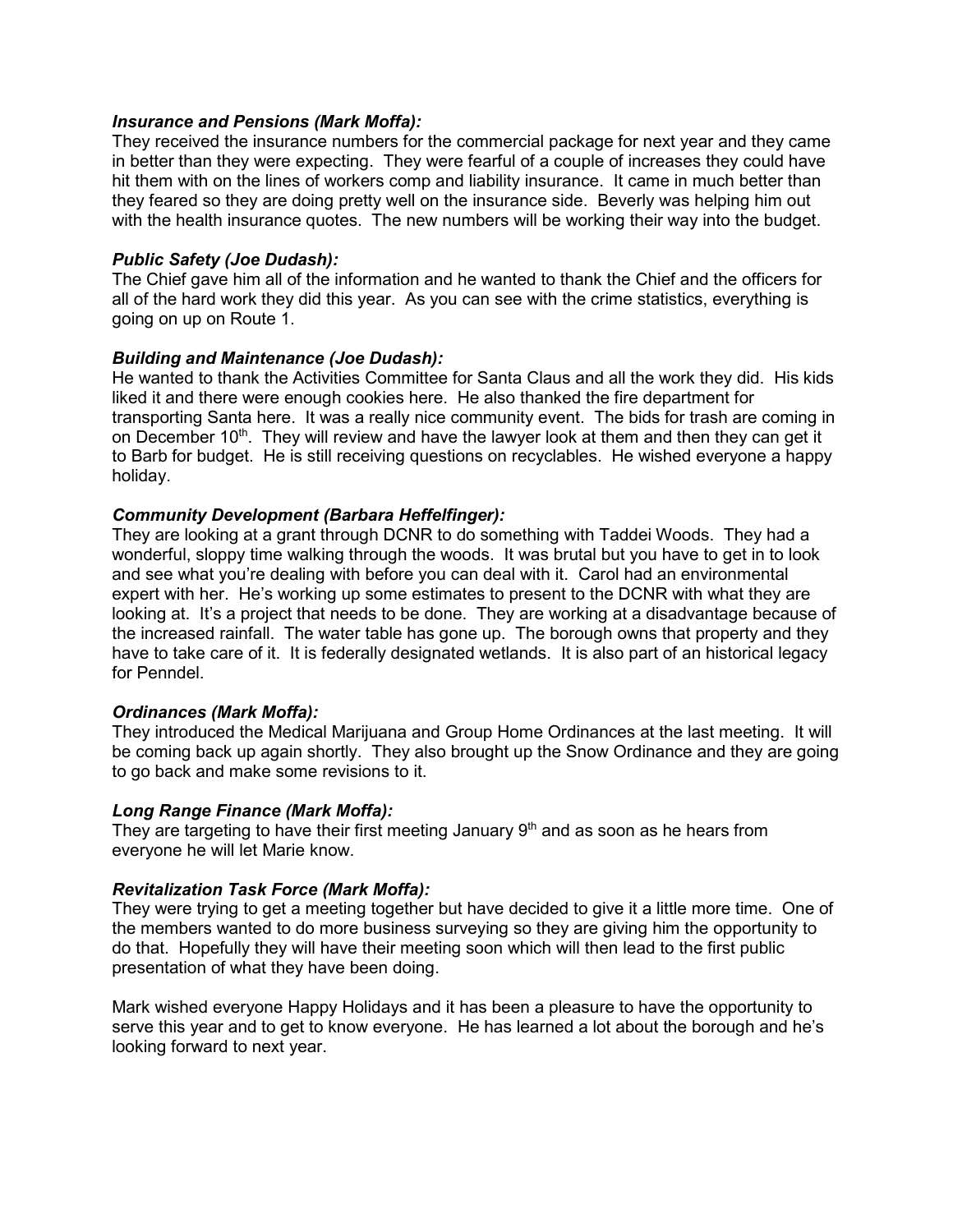## *Streets and Sewer (John Stratz):*

He met with the Delaware Valley Regional Planning Commission regarding street lights. They had a one on one with KLS Lighting Systems on November 19<sup>th</sup>. There doesn't seem to be any foreseeable problems. A miracle can happen and everything can go off without a hitch and we could get our street lights replaced for \$48,000.00 but with any possibilities of error, they have a cushion built into it just in case. It is an incredible discount from what they were looking at the last 2 years. He attended 2 meetings with the Delaware Valley Regional Planning Commission in November. On November 16<sup>th</sup> he attended Active Shooter Training with the Penndel Police. With all the meetings he has attended, it is a complete joy to help Penndel. It does entail a lot of out-of-pocket cost. As for sewers, he can't add anything more to the engineer's report. With all that she has planned, we will get a handle on it.

Beverly Wolfe wanted to add to Community Development with all of the grant requests that we have out. They were informed that many of them were delayed until sometime this month. They were supposed to have already been announced. They have 4 grants in play and are still waiting so everyone please keep their fingers crossed.

## *Recreation Board (Rich Flanagan):*

Rich Flanagan was on the phone by speaker and asked if Karen Flowers was there and could speak. She said the last meeting was cancelled because of the weather. Their next meeting will be December 20<sup>th</sup>.

## *Community Relations (Barbara Heffelfinger):*

She said the newsletter will be mailed out tomorrow morning. Please don't forget the Mayor's Santa visit at Burger King at 10:00 a.m. – 12:00 p.m. on Saturday morning with free breakfast for the kids.

## New Business

MOTION BY JOHN STRATZ TO APPROVE INSTALLATION OF A PRESSURE GAUGE BY PRIVATE UTILITIES ENTERPRISES NOT TO EXCEED \$1,000.00. SECONDED BY MARK MOFFA. All ayes, motion carried. Beverly said to review from the engineer's report, what the pump is doing was not what it was designed to do and they have to find out why.

MOTION BY BARBARA HEFFELFINGER TO AUTHORIZE ADVERTISEMENT OF THE 2019 MEETING SCHEDULE. SECONDED BY RICH FLANAGAN. All ayes, motion carried.

## Persons to be Heard

*Kirsten Houser, 555 Bellevue Ave*., had a question regarding Taddei swamp. She asked Barbara Heffelfinger which DCNR grant they were going for, if it was the one for the trail. Barb said no, she was not able to attend that meeting, Carol Schuehler went and could better answer that question. Carol said she attended the DCNR workshop about a month ago and they are going to bring the DCNR representative that covers Bucks County down to talk about which grant application and program it would best fall under. The \$60,000.00 grant might not be enough when we are dealing with all of the trees that need to be thinned and trees that are in poor health that need to be addressed. And they are talking about walkways and boardwalks in the wetlands area. \$60,000.00 is probably not going to be enough. They are putting together a generalized cost estimate which will be presented to the committee and DCNR members to talk about it. Kirsten said that Barb said this is now a federally declared wetland area. From her understanding from the previous council and the previous solicitor, there was research done and that solicitor came back and said no, that was in fact, not a federal wetlands area. Is there information to back that up? She understands there is more trouble and regulations we have to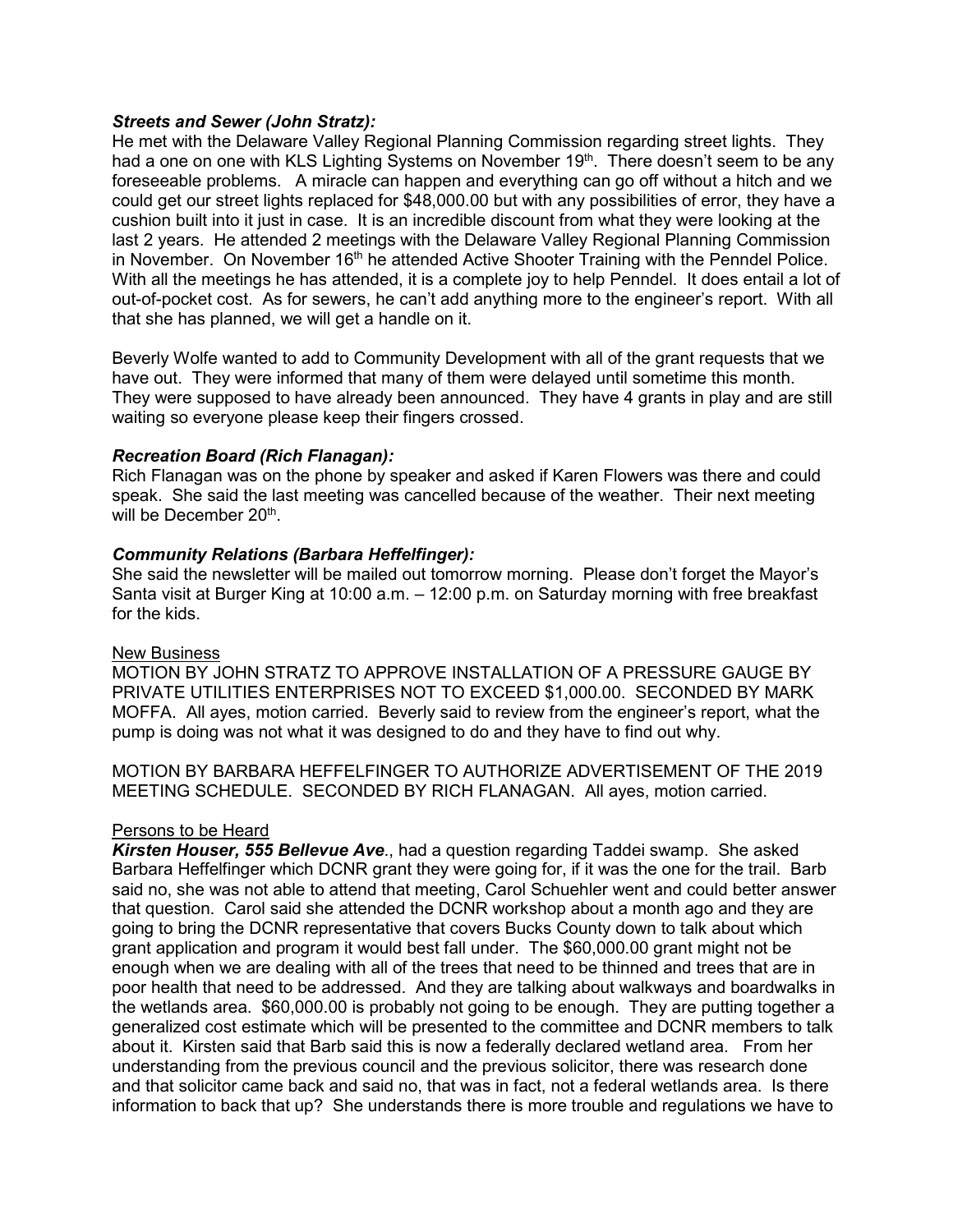deal with if so. She knows there's a lot of people in this town that don't want to pay that kind of funding to preserve that lovely area. Carol said it is on the National Wetlands Inventory and has been for decades. There's definitely wetlands out there, that is not a question in her mind or the soils engineer that she brought with her to the meeting in Taddei Woods. The goal here is to see what kind of grant funding can be obtained to address both the condition of the woods and to address making a suitable pathway for people.

*Kathleen McDonnell, 28 W. Lincoln Hwy*., wanted to know if Tom Verrichia or Buckingham Developers ever received a building permit for the proposed Wawa. Mike Italia said there was nothing on file. The escrow that Verrichia was supposed to deposit for the development, did they ever receive sufficient escrow that was required? Marie Serota said she did receive a check in the last few weeks. When Kathleen was here for the meeting in May, a resolution was passed that Penndel would acquire the easements by eminent domain. She wanted to know what transpired with it and were they appraised. She wants to know how the whole deal fell apart. Ben Hauser said he cannot confirm or deny that the eminent domain proceedings may be taking place with the prospective properties. Kathleen asked if they were appraised. She left for Ireland in May and assumed all of this was being taken care of and then she comes back 6 months later and finds out that she can't get any answers on what happened during the 6 months. She heard on the street that George Sengpiel was one of the appraisers that was hired so she is trying to find out what the outcome of these appraisals was. Were there offers made to the owners of those properties? Ben Hauser said he can confirm that offers were made to a certain number of those property owners but he cannot go into detail because certain aspects may tie into future legal status. Kathleen said in those 6 months it sounds like nothing got done in regard to the properties or appraisals. Beverly Wolfe said she is having difficulty answering because of the situation. She said they authorized the solicitor to take on the responsibility of these easements, given with the intent that Verrichia would arrange for appraisals, send everything to their office, and have them do the research. Ben Hauser said as part of the land development process, the borough incurs a charge which is reimbursed by the developer. He cannot get into too much and he knows that is unsatisfactory to the audience, but it is because of where things may be going in the near future. Beverly said they proceeded exactly as they should. The escrow was replenished, whatever expenses there were was not incurred by the residents and were applied against that. That's all she can say at this time. Kathleen McDonnell said she understands that. She said that council mentioned grants and she wanted to know if Tom Verrichia was depending on grants to do whatever he is doing now from the borough. Beverly said not that she knows of and that the borough applies for grants on their own. Beverly said they hate to be evasive but they can only say so much. Kathleen McDonnell said her situation is a lack of communication between Tom Verrichia and themselves. They have been more than cooperative, but they don't know what's going on. Ben Hauser said the general impression was that the property owners were very cooperative. He thinks he can speak for council that they would like to say more but they cannot. Kathleen McDonnell understands and thanks and respects what they have said.

*Karen Kondrk, Assistant Borough Secretary*, has heard that people are talking because she put out a notification on Ready Notify PA about the Christmas Tree Lighting. She wanted everyone to know that she called the county and asked and they said she could use it for that. She read the email to and the response from John Hertler, which is attached.

*Karen Flowers, 500 Hulmeville Ave*., sent an email to Beverly, Barbara and the Mayor and she heard back from the Boy Scouts of America that hey can make 2 benches. The rec board would like to put a plaque on them which they would have to pay for. They were hoping to dedicate one to Mr. Gross who was with the Marine Corp. She doesn't have any suggestion for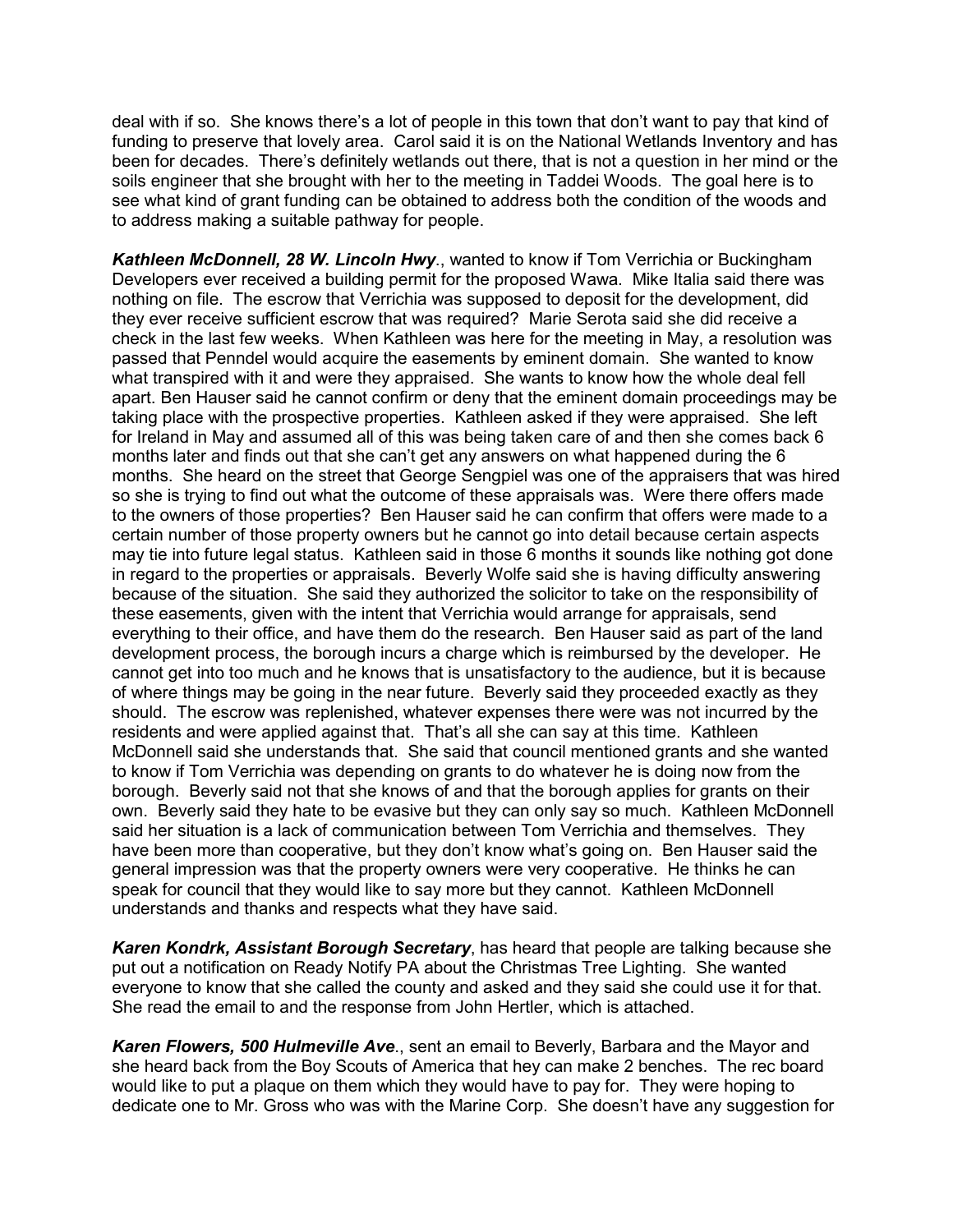the other bench. The scout that is making the benches needs to have them put somewhere. They don't have to have a dedication right away but he needs to have his Eagle project done by a certain date. She has to call him back to let him know if he can start the project and she had to check with council to see if it was ok. Karen wanted to put the 2 benches down at the memorial and move the metal bench. They will have cement on the sides so they will be heavier. Maybe they can put them on the cement block by the pavilion and create something there. She wanted an ok on this because he needs to get started. Beverly asked how big they are and Karen said they probably will be like the ones outside borough hall. Kirsten Houser said there are not many benches down there and there are a lot of parents and maybe they could be put along the walking path and they can sit and watch their kids. Beverly said that is a very plausible idea but it would come under the rec board. Karen wanted to know if he can start his project. He would deliver them by the  $19<sup>th</sup>$ . They can have the dedication at a later date. He has to put them somewhere and since they are heavy, he wanted to put them where they wanted them. Joe Dudash said what he knows about the Eagle Scouts is he needs to do a plan, where they are going to go, what's the construction, what is the cost, the materials, etc. Ben Hauser said the duty to equip the park is entirely the rec boards according to borough ordinance. That is the rec board's decision. Beverly said the benches and the dedication are 2 separate items. They can talk about the dedication down the road. Ben asked if the plaques were a requirement of his project and Karen said she didn't think so. Beverly said the rec board has the authority to authorize these benches for placement within the recreation field area. The dedication they can talk about. They don't want to hold him up because he has a deadline. Beverly said they can get input from everybody for the dedication of the other one. They want to try to honor some of those brave people. She said let's get this Eagle Scout his Eagle badge. It's nice that kids still want to do that.

Kathleen McDonnell, 28 W. Lincoln Hwy., wanted to thank Karen Kondrk for helping her out with all the rain. Kathleen said she received a call that there was a foot of water in the basement at the old Irish Rover and she could not get a plumber because they were all busy. Karen got on the phone and got in touch with the Penndel Fire Co. and Kathleen got a call from one of the firemen, Billy McCool she thinks was his name. He came out with another fireman and said they don't normally do this but it was an emergency and since she couldn't get a plumber, they pumped it out for her. So for that she really wanted to thank them and Karen for helping her out.

*Dave Cahill, 462 Cynthia Ave*., said to Joe Dudash, he would like to know why he is being lied to at all of these council meetings. Joe asked what the subject was. Dave said the subject was the last work session he attended that when Joe asked him to stay and listen to a response and he did and then Joe accused him of threatening somebody. Joe said he did not accuse him. Dave said he asked him to stay and listen to her response. Joe said how could the council woman give an answer when your foot was halfway out the door. Dave said the problem he has is that he called Mike Italia and he told him that Mr. Winkler lied to him. Mike Italia said he did not say that and to not put words in his mouth. Dave said Mike did tell him that and Mike Italia said he did not. Dave said in fact, he would like to know why Mr. Winkler is speaking on Laura Germain's behalf when this involves Laura Germain's address. Joe Dudash said with this council, everything is transparent and he is one of the individuals that has made it transparent. Joe said Dave wanted an answer and he wanted Laura to give that answer but he kept interrupting her. You have to let her give her reasoning. Dave said he was walking out the door and Joe asked him to stay. He didn't interrupt her. Joe said but he was walking out the door so the common courtesy is if you put an allegation out there, let the individual tell you what their answer is. Dave said he made it very clear that he is going to file charges for corruption. The only thing that is going to fix this is a date with the Zoning Hearing Board. She needs 2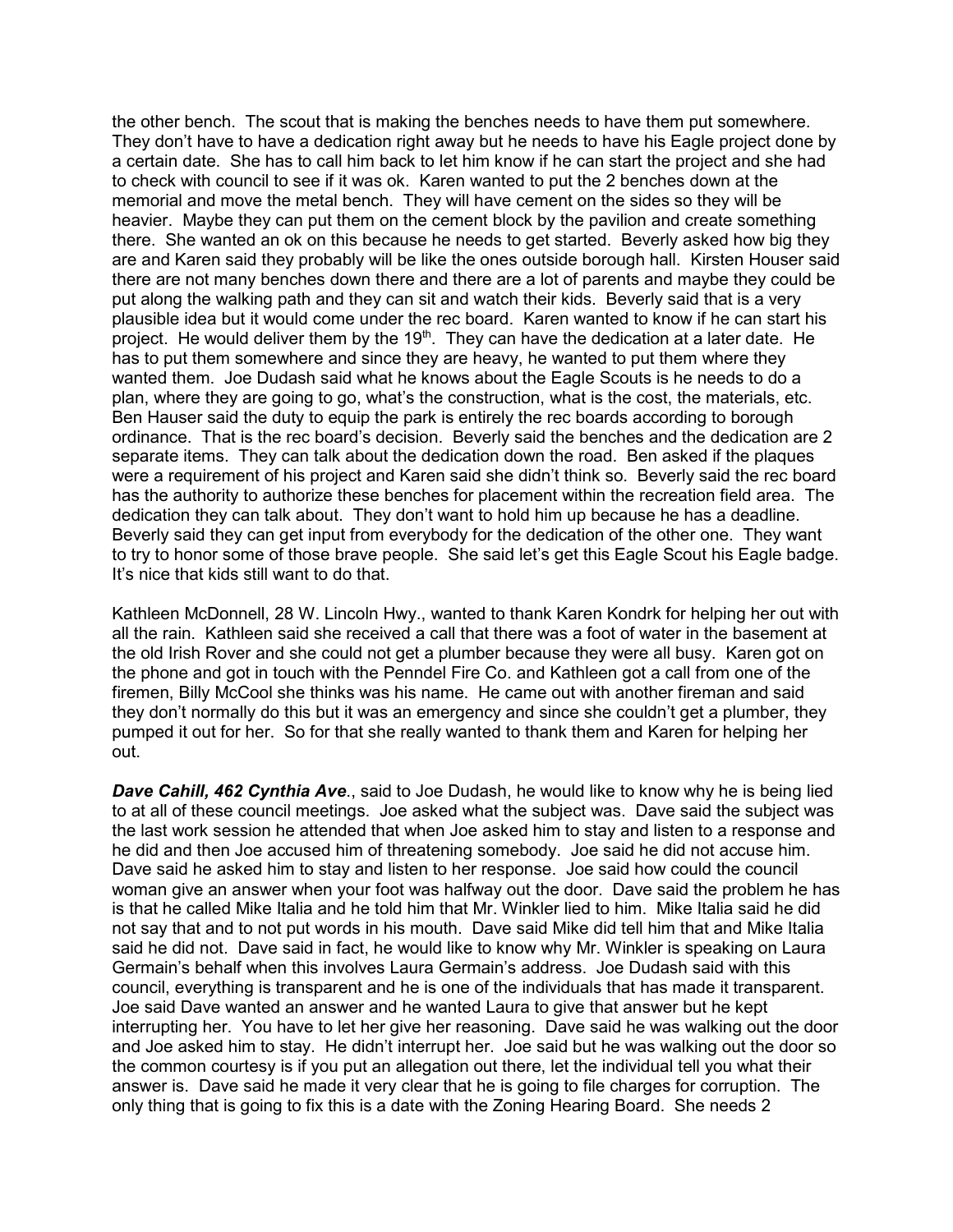variances and she needs to make a date with the board. Mike Italia said he was going to address the issue and that's where it stands. Joe Dudash said this council took his allegation and are going to have it inspected. Beverly even read a report after you left. There was another report so they are going out to look at it. She's not trying to hide it, she's trying to talk to him. Dave said to Joe he was going to call him out on his transparency because it wasn't that long ago that, he believes it was July, that he was laughed at and lied to about the call ready alert. He was told it was for emergencies only and it was an absolute lie. Beverly said she admitted to him that she was wrong at another council meeting. Dave said he didn't remember her admitting to him that she was wrong. He said he would like an apology. Joe said she did apologize and it's in the minutes. Karen Kondrk said Beverly didn't know. Karen didn't know either until she called the county. Joe said they want Dave, as a resident of Penndel, to come in front of this council and ask anything he wants. Dave said in return he wants a straight answer. Joe said to Dave that they are investigating. Dave said he wasn't quite sure because there were quite a few people coming up to the microphone asking questions about Wawa and they kept getting the same stupid response, oh everything is moving forward when we knew it wasn't. Joe said one allegation at a time. The first one with the Holly Ave. thing that they are investigating. They are not hiding anything under the table. Dave Cahill said that Laura Germain has missed the last 2 meetings. It looks like you are hiding her. She was here at the last work session. She missed the last council meeting. He believes he came to the November council meeting to ask questions and she wasn't here. Joe said nobody is hiding anybody. All he wants from Dave as a resident of Penndel is common courtesy to come to the council and listen and then let them give the answer of the investigation. With him going off like this and saying criminal charges is wrong. How can you say that when they have not even presented him with what the inspector is going out to observe or what they have found. Dave said corruption is a crime, isn't it? Joe said they are not at that stage. Ben Hauser said the gentleman is at liberty to criticize a public figure up here on the board, however, the accusation that he is making goes beyond a public figure and that person may or may not decide to take those comments and act upon them in their own right. And that's why is he interrupting here because it is going a little too far which has been voiced over and over again in this meeting. Beverly Wolfe asked Mike Italia if he did indeed say what Mr. Cahill said that you told him. Mike asked which part that was. Beverly said the part earlier where you said that you never said that? Mike said he did not know what he was talking about with the Mayor. He said that he provided a letter to the Mayor and Council dated August  $31^{st}$ . It was based on the information that was in the property file. Beverly Wolfe said the one that was signed by Rich O'Brien from Keystone Municipal Services. Mike said or the previous zoning officer. Mike said to Dave that he received his phone call last week. He said Dave asked him if he would reopen that and readdress it and Mike told him he would look into it. Dave said he did not ask him and Mike said that yes he did. Dave said he did not and Mike again said yes he did. Mike said Dave called him and asked him to look at it, that he may want to revisit this because he thought Mike was provided with incorrect information. Mike said that is what Dave said on the phone. Mike told Dave to not put words in his mouth. Dave asked Mike, did you or did you not tell him that he was told it was an attached garage to the house. Mike said his interpretation was from the property file. That did not come out of the Mayor's mouth. Ben Hauser intervened and said for the purposes of the record, please do not interrupt each other. Dave said Mike told him he was asked to do a plan review. Mike said he did that based off of the information in the property file. Dave said he was done. Joe Dudash told Dave to let Mike get the investigation done and he will present it to him. Give the council that option. Dave said you heard what he said at the work session. You have until the end of the year and then he is filing criminal charges.

Beverly Wolfe had an answer for Arlene Harms, 408 Cynthia Ave. She said that at one meeting Arlene mentioned about having the zoning and code enforcement officer look around town to